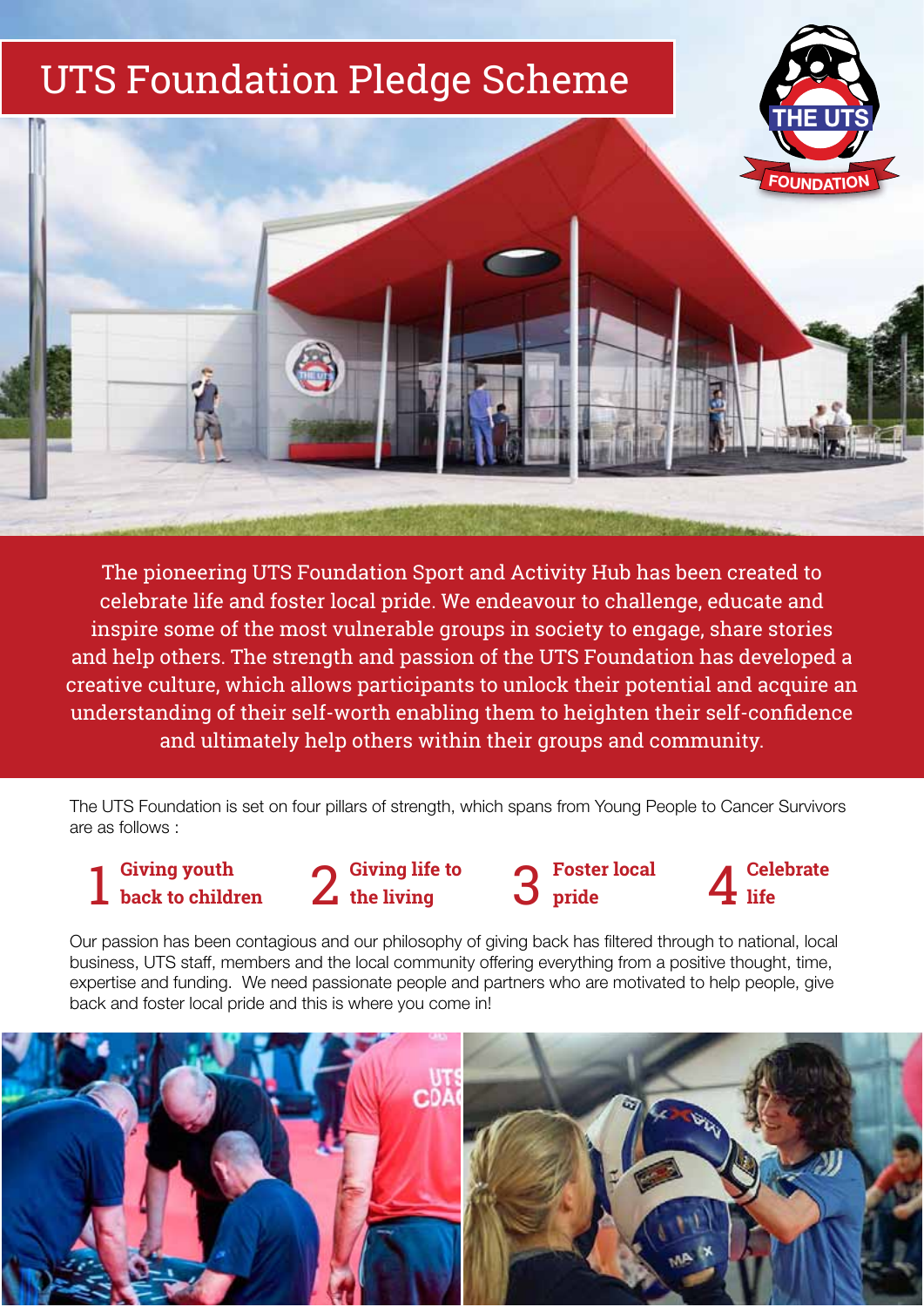## Project Need

Working alongside the Macmillan Nurses, Clatterbridge Hospital, Wirral CAMHS, Wirral Hospital, Jospeh Paxton School, NHS Wirral and a number of other specialist organisations we have discovered that there is very little structured health and fitness provision for these groups to utilise in order to help them recover and improve their lives.

### Open Access

We will have a structured timetable in place that allows local and disadvantaged people to access our coaching programmes and facilities free of charge. However there will be times when charges will be made for facilities at certain times of the day, such as the 3G pitch to ensure that the project is sustainable.

### Community Wide Appeal

There will be a range of structured and coached physical activities, such as boxing, martial arts, athletics, strength training, sports leagues, sports camps and team building which are designed to meet the needs of the general public to access local, elite level provision.

### Education

This will be a safe structured facility with expert tuition in exercise and nutrition advice alongside physiotherapy and counselling support with facilities for education and learning to educate patients, children and young people about various issues and courses relating to sport and physical activity.

# UTS Foundation Pledge Scheme

The UTS Foundation Pledge Scheme allows you to invest in our project with real tangible benefits to local people and the local community. Below is a list of some of the items that you can contribute towards and chose to support. Through the pledge scheme you get to shape the project with us and create a long term sustainable investment in the project.

- All of the above
- Naming rights on the UTS Fitness schools programme (Launching nationally January 2018)
- • Olympian to lead a team-project for a week in your company. Transferring elite athlete transferable skills to lead, inspire your team representing Olympic values.

### How you can help?

| £50     | <b>Legacy Brick</b>                                  | £25,000    | Full time Cancer/Development Worker        |
|---------|------------------------------------------------------|------------|--------------------------------------------|
| £200    | Business Logo on website for 12 months               |            | and programme for 1 year                   |
| £500    | Automated Physio Plinth for rehabilitation work      | £40,000    | <b>Hanger Renovation Project -</b>         |
| £750    | All-inclusive Mindfulness retreat for one person to  |            | (Transformation of a disused building      |
|         | experience                                           |            | into a rehab facility)                     |
| £800    | Ski Erg, or Bike for use with rehabilitation         | £150,000   | <b>Building Costs to renovate adjacent</b> |
| £1,000  | 24 x 1 hour sessions for various projects; including |            | building into Community Health Hub         |
|         | post cancer care, or mental health                   | £150,000   | Kit and Equipment for adjacent             |
| £5,000  | 30 school teachers trained to deliver Underground    |            | <b>Community Health Hub building</b>       |
|         | Fitness (kit, equipment, online resources)           | £350,000   | Site Redevelopment (Trek Trail, Sprint     |
| £10,000 | 12 months (200 hours) of outreach based work         |            | Track, Changing Rooms, Landscaping)        |
|         | (Wirral CAMHS, Joseph Paxton School)                 | £650,000   | Full sized 3G pitch for multi sport use    |
| £20,000 | Bespoke Functional Training Kit for cancer           | £1,000,000 | 3G pitch, changing rooms, car parking      |
|         | patients and people with limited strength or fitness |            | and sheltered spectator zone               |
|         |                                                      |            |                                            |

The UTS Foundation Pledge Scheme is a way of raising funds to help build our vision.

### **What can I get with my pledge?**

### Supporters

All those who Pledge over £2000 will get the following:

- Advert and website link on our webpage
- Legacy Brick for our new Rehabilitation building
- Logo on all promotional materials including posters, leaflets and promotional videos.
- Free 12 month Gym Membership for 2 people

All those who Pledge over £5000 will get the following:

- All of the above
- Team Builder Day for your workplace, team, or friends
- Motivational Talk from a GB Olympian or UTS Ambassador
- Healthy Workplace workshop from UTS Director Dr. Colin Robertson

All those who Pledge over £20,000 will get the following:

- All of the above
- **Round of Golf with local celebrity**
- Meal prepared by local celebrity chef
- Sports Day delivered by UTS for your company

All those who Pledge over £50,000 will get the following:

- All of the above
- Naming rights of a UTS Zoned arena

All those who Pledge over £100,000 will get the following:

### Community Sports, Health and Education Hub

This inclusive facility will offer the following:

- A bespoke cancer care centre to allow cancer patients to recover after treatment
- A facility to help vulnerable people with mental health issues to recover
- A state of the art youth facility for youth development from grass roots to excellence
- **Physio and ehabilitation Space (including: Endless Pool (Swim Treadmill)**
- Counselling and Workshop Rooms
- Healthy Eating Cafe and Seated/Viewing Area

# Outdoor Community Sports Development Facility

The UTS Foundation Outdoor Community and Sports Project is an exciting extension of the UTS Foundation Health Hub project that focuses on developing an underused site in Hoylake into a multi-purpose community sports hub that will meet the needs of the local population and compliment existing sports provision within the area.